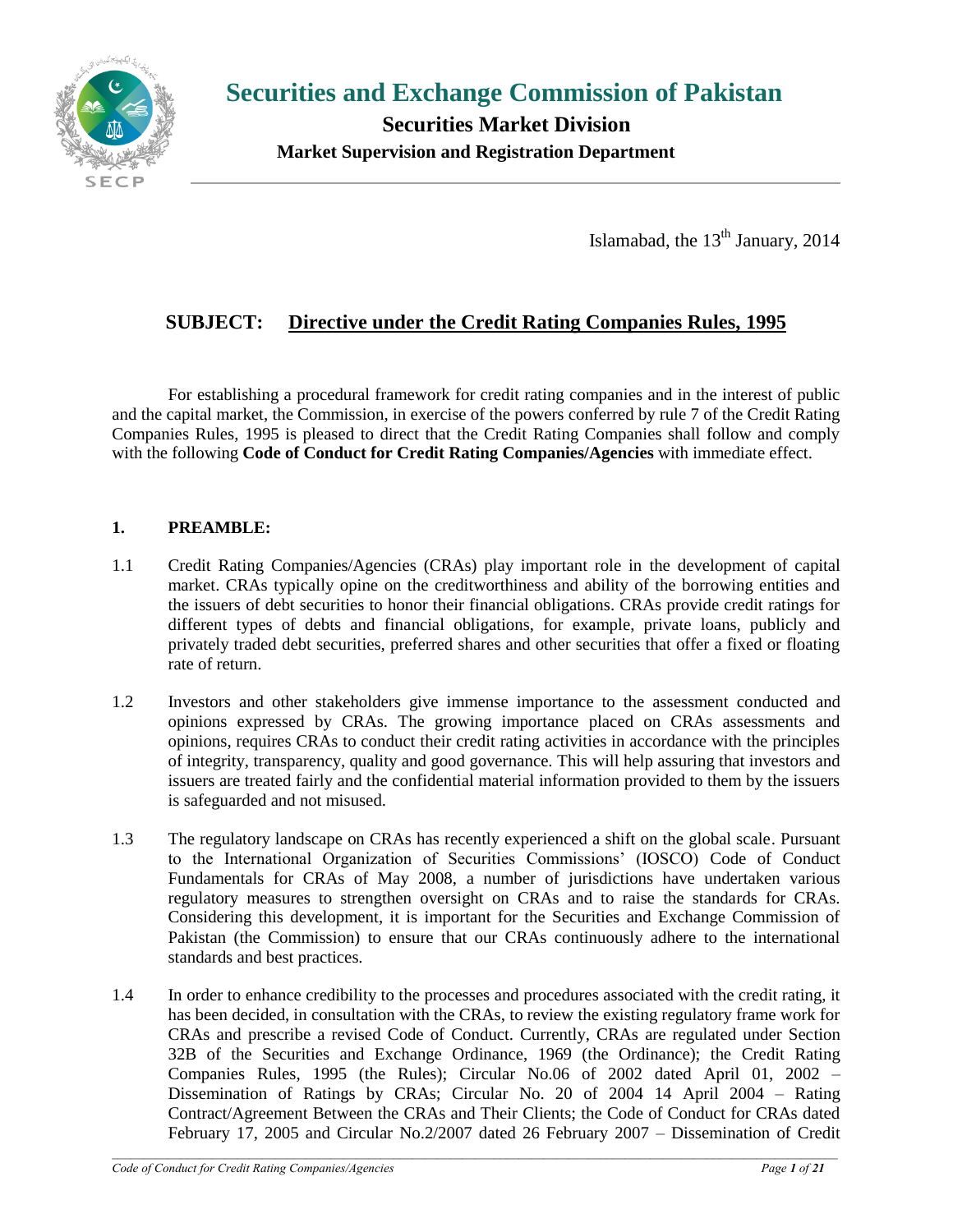Rating. Purpose of the review is to strive to improve quality and credibility of the processes and procedures associated with credit ratings, investors' protection and the fairness, efficiency and transparency in the securities markets and reduce systemic risk.

1.5 The Code of Conduct for the Credit Rating Companies/Agencies (hereinafter referred to as the Code) is issued, in supersession of the Code of Conduct for CRAs dated February 17, 2005, Circular No.06 of 2002 dated April 01, 2002 – (Dissemination of Ratings by CRAs); Circular No. 20 of 2004, 14 April 2004 – (Rating Contract/Agreement Between the CRAs and Their Clients) and Circular No.2/2007 dated 26 February 2007 – (Dissemination of Credit Rating), by the Commission in exercise of the powers conferred by rule 7 of the Credit Rating Companies Rules, 1995 and the Commission hereby directs that all the Credit Rating Agencies shall comply with this Code from the date of its issue.

# **2. QUALITY AND INTEGRITY OF THE RATING PROCESS:**

### **2.1 Quality of the rating process:**

CRA shall:

- (a) develop well-defined rating criteria, methodologies and procedures for solicited and unsolicited credit ratings, each class of entity, instrument and issue and such rating criteria, methodologies and procedures will act as guiding principles for analysts to enable them to analyze and interpret the information appropriately. The criteria, methodologies and procedures shall be updated proactively, taking into account changes in the market environment;
- (b) ensure that analysts follow the defined rating criteria, methodologies and procedures carefully, uniformly and in a consistent manner as consistent application of rating criteria, methodologies and procedures is essential for comparing;
- (c) establish a rating committee who shall assign and decide on each credit rating and all rating decision, including decisions regarding changes in rating shall be taken to the rating committee. Members of the rating committee must have adequate qualification, knowledge and experience of the financial markets and the credit ratings and at least onethird or two members of the rating committee, whichever is higher, including the Chairman of the committee shall be external members which will ensure objectivity and effectiveness of the rating committee;
- (d) keep the following records in support of each credit rating and review thereof:
	- (i) summary of discussions with the issuer, its management, auditors and creditors which have a bearing on the credit rating;
	- (ii) decisions of the rating committee, including voting details and notes of dissent, if any, by any member of the rating committee; and
	- (iii) where a quantitative model is a substantial component of the credit rating process, the rationale for any material difference between the credit rating implied by the model and the credit rating actually assigned.
- (e) ensure that for all ratings whether active, withdrawn or matured, records shall be maintained for a period of not less than five years and in case of instrument rating/grading, the time period of five years shall be reckoned from the date of maturity of such instrument.;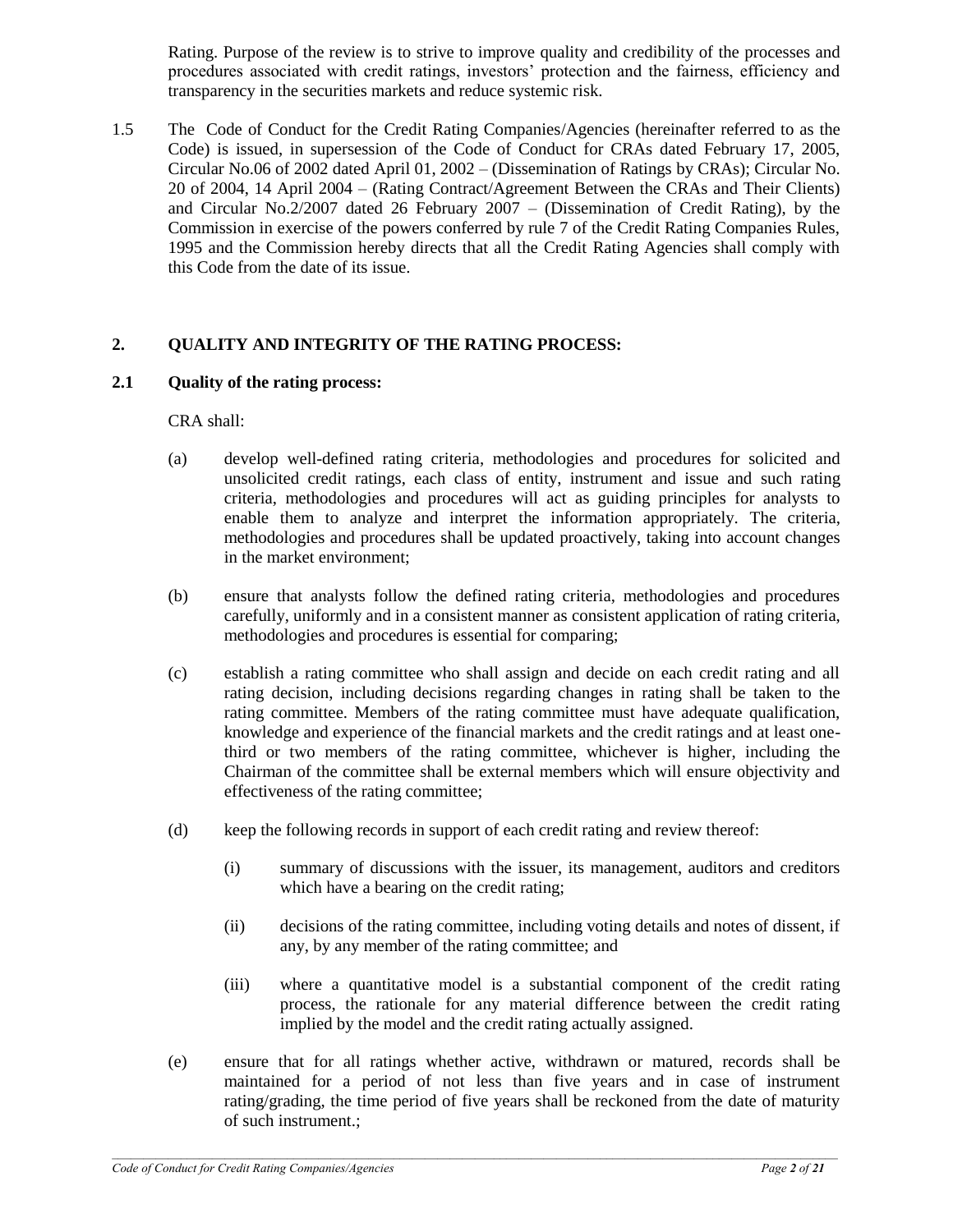- (f) establish a set of transparent policies, controls and procedures in order to ensure consistency of its rating operations as well as to maintain a fair and robust relationship with its external stakeholders and as a minimum standard, a CRA shall develop the policies as specified in **Annexure-I** of this Code;
- (g) assess whether the existing rating criteria, methodologies and procedures for credit ratings of structured products are appropriate when the risk characteristics of the assets backing a structured product change materially and where the complexity or structure of any structured product or the lack of information about the assets backing the structured product raise the questions as to whether the CRA has the capability to determine a credible credit rating for the security, CRA should refrain from assigning a credit rating;
- (h) establish a Criteria Group, comprising atleast two senior analysts , which shall be responsible for formulating and reviewing such criteria, methodologies and procedures as specified in **Annexure-II** and such Criteria Group will ensure that all new rating criteria, methodologies and procedures and subsequent amendments therein have been made after careful and thorough analysis from both analytical and market perspective.

# **2.2 Monitoring and review of the rating:**

CRA shall:

- (a) monitor all the outstanding ratings continuously and any potential change therein due to any event associated with the issuer, the security arrangement, the industry etc, is disseminated to the market, in a timely and effective manner, after appropriate consultation with the entity/issuer;
- (b) review all the outstanding ratings on annual basis or as and when required by any creditor or upon the occurrence of such an event which requires to do so;
- (c) initiate immediate review of the outstanding rating upon becoming aware of any information that may reasonably be expected to result in downgrading of the rating;
- (d) engage with the issuer and the Debt Securities Trustee, to remain updated on all information pertaining to the rating of the entity/instrument.

# **2.3 Integrity of the rating process:**

# **2.3.1 Appointment of the Compliance Officer:**

- (a) CRA shall:
	- (i) designate one of its officers as a compliance officer possessing relevant qualification and experience and certification as may be specified by the Commission and appointment of such compliance officer shall be reported to the Commission;
	- (ii) ensure that compliance officer shall be responsible for:
		- (A) monitoring compliance by the CRA with the Rules;
		- (B) monitoring compliance by the CRA with all the provisions of this Code particularly compliance relating to dissemination, reporting and filing, implementation of the policies relating to rating processes and employees;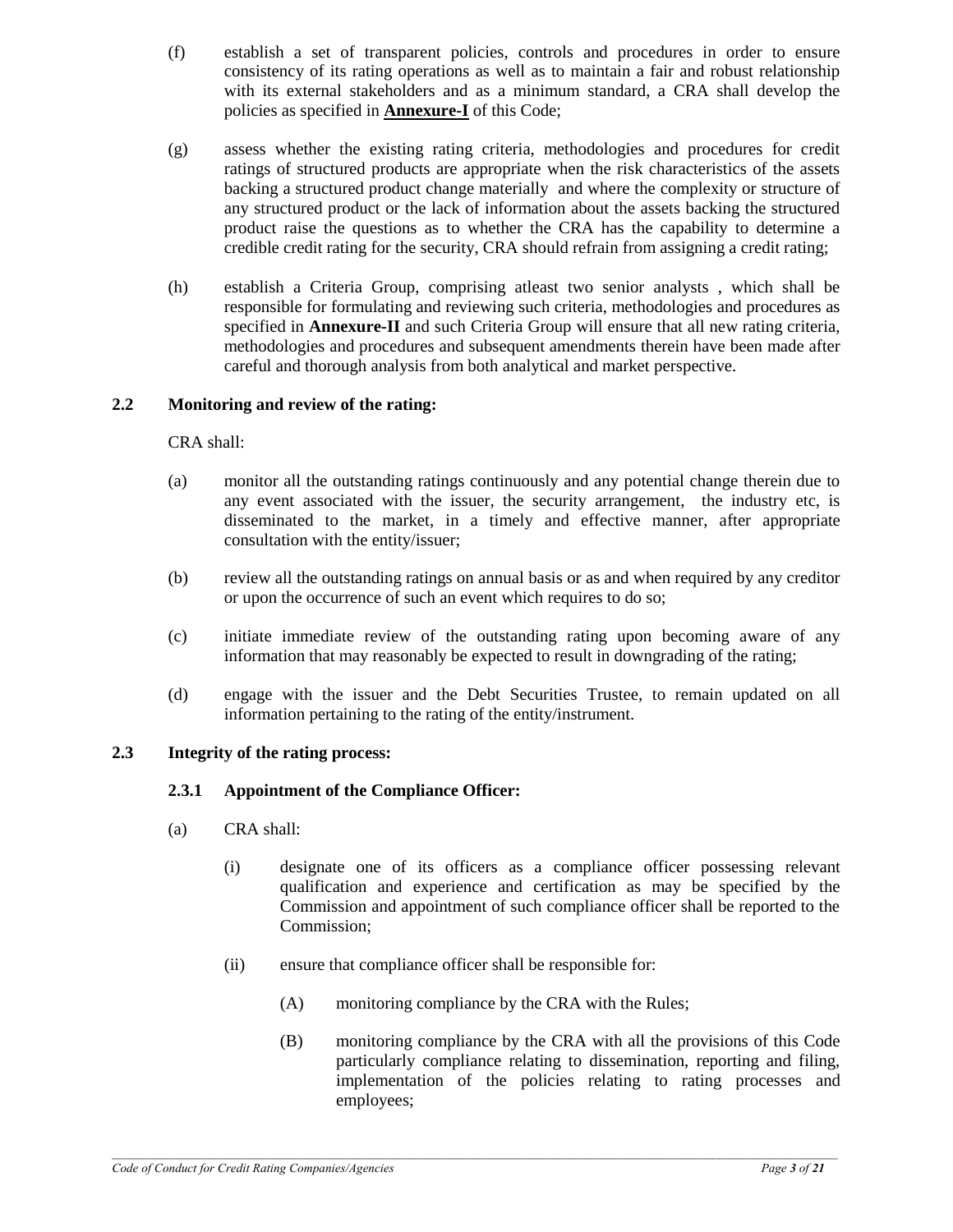- (C) reporting of any non-compliance with any provision of the Rules or the Code to the Board of Directors and to the Commission;
- (D) redressal of creditors', investors' and other stakeholders grievances and complaints; and
- (E) reporting to the Commission immediately if the CRA ceases to maintain any of the requirements referred to in rule 3 of the Rules.
- (b) In order to enable the compliance officer to discharge his duties properly and independently, the CRA shall ensure that:
	- (i) the compliance officer has the necessary authority, resources and access to all the relevant information; and
	- (ii) the compliance officer has direct line of reporting, relating to his duties as compliance officer, to the CRA's Board of Directors in addition to his regular reporting on carrying out of his routine duties to the senior management.
- (c) In case the compliance officer is replaced, the same shall be intimated to the Commission within seven days of such replacement.

### **2.3.2 Whistle- Blower Policy:**

CRA shall:

- (a) frame and implement whistle-blower policy encouraging all employees to intimate the compliance officer any unethical practice or misconduct relating to the credit rating, by another employee of the CRA that came to his knowledge;
- (b) ensure that all reported events shall be investigated promptly by the compliance officer in accordance with the provisions provided in the whistle-blower policy;
- (c) ensure that investigation shall be completed within the time period specified in the whistle-blower policy;
- (d) ensure that whistle-blower policy must contain the clauses (i) requiring the compliance officer to keep name of the person secret who report the abovementioned unethical practice or misconduct and (ii) preventing discrimination, retaliation or harassment against any whistle-blower, the compliance officer or any member of the investigation process.

### **2.3.3 Rating Shopping:**

CRA shall:

- (a) maintain principle of integrity in seeking rating business;
- (b) not accept a rating assignment where a client has prematurely terminated a rating contract with its existing CRA, unless such client obtains No Objection Certificate (NOC) from its existing CRA or ensure in writing that it shall continue credit rating with its existing CRA till the period as agreed in the rating agreement. A clause to this effect shall be included by the CRA in each rating agreement; and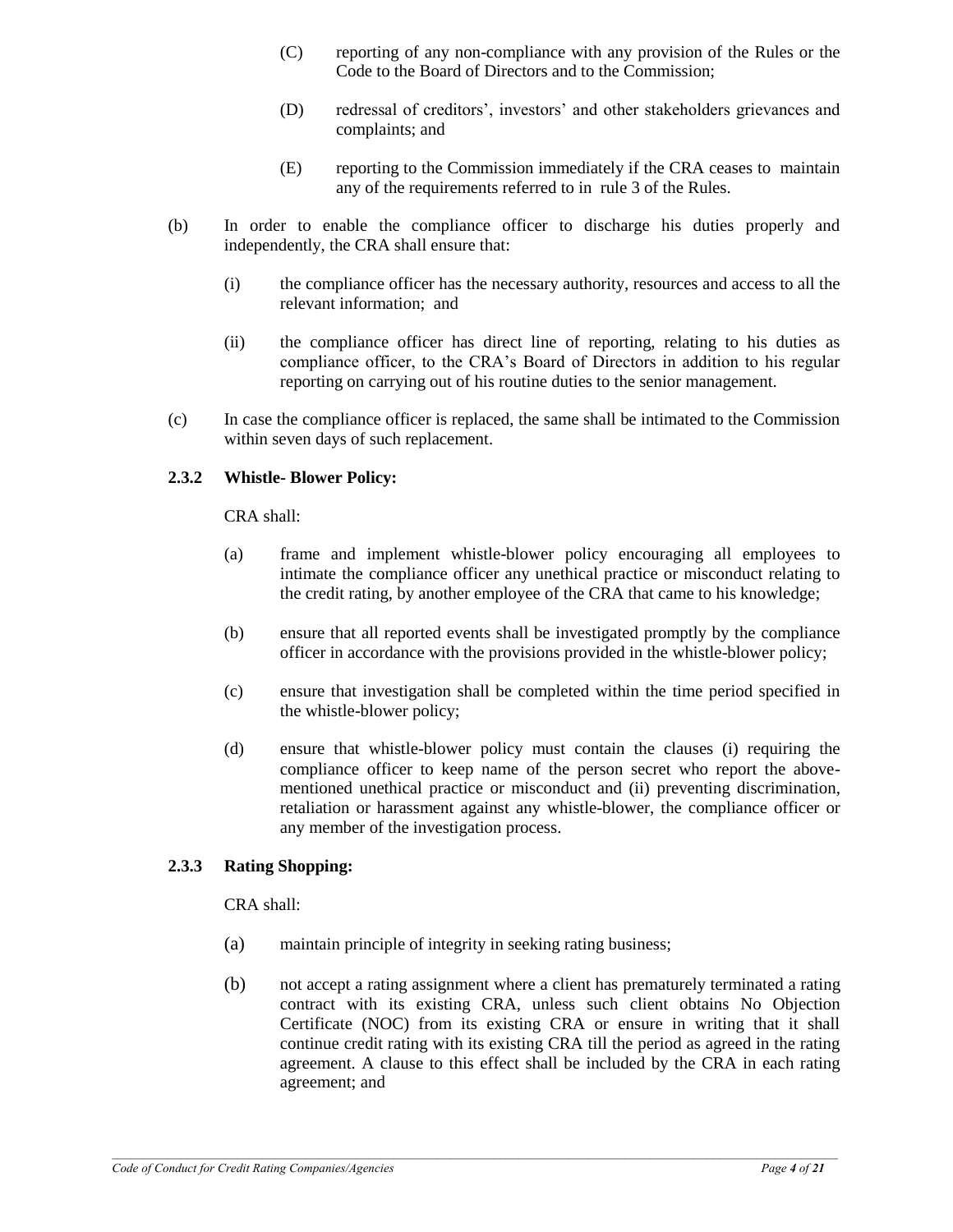(c) observe a silent period of minimum two-years between the notification of the unsolicited rating and acceptance of the assignment for the solicited rating, where an unsolicited rating becomes a solicited rating.

#### **3. INDEPENDENCE AND AVOIDANCE OF THE CONFLICT OF INTEREST:**

#### 3.1 **Independence and Conflict of Interest:**

- (a) CRA shall ensure that:
	- (i) at least one third or two members, whichever is higher, of its Board of Directors are independent;

*Explanation: For the purpose of this clause, the expression "independent director" means the same as provided in clause (i) (b) of the Code of Corporate Governance.*

- (ii) members of its Board of Directors shall not involve in the rating process and shall provide an undertaking to this effect at the time of appointment as member of the Board of Directors;
- (iii) its rating committees are able to perform their duties free of undue intervention or influence from its shareholders, its management and its Board of Directors;
- (iv) the external members inducted on its rating committee are not less than as mentioned in para 2.1(c) above ;

*[Explanation: For the purpose of this clause the term "external member" means any person who has no direct or indirect association with the CRA or any of its Directors and shareholders.* 

- (v) it has not appointed any individual as a member of a rating committee who has or is perceived to have a business development function of the CRA; or who initiates or participates in discussion regarding fee or payment with any client of the CRA;
- (vi) the criterion for constitution of the rating committees is capable to promote continuity and to discourage biasedness in the rating process. Considering the adequacy of its staffing strength, the CRA shall use its best endeavor to subject its rating analysts to an appropriate rotation mechanism that provides for gradual change in rating teams;
- (vii) it shall not provide consultancy/advisory services or other services to any of its clients or to any of its clients' associated companies and associated undertakings that is being rated or has been rated by it during the preceding three years unless it has adequate mechanism in place ensuring that provision of such services does not lead to a conflict of interest situation with its rating activities;
- (viii) it has included a statement in each rating report that the CRA, the analysts involved in the rating process and members of its rating committee do not have any conflict of interest relating to the credit rating done by them. In case there is any conflict of interest, CRA shall disclose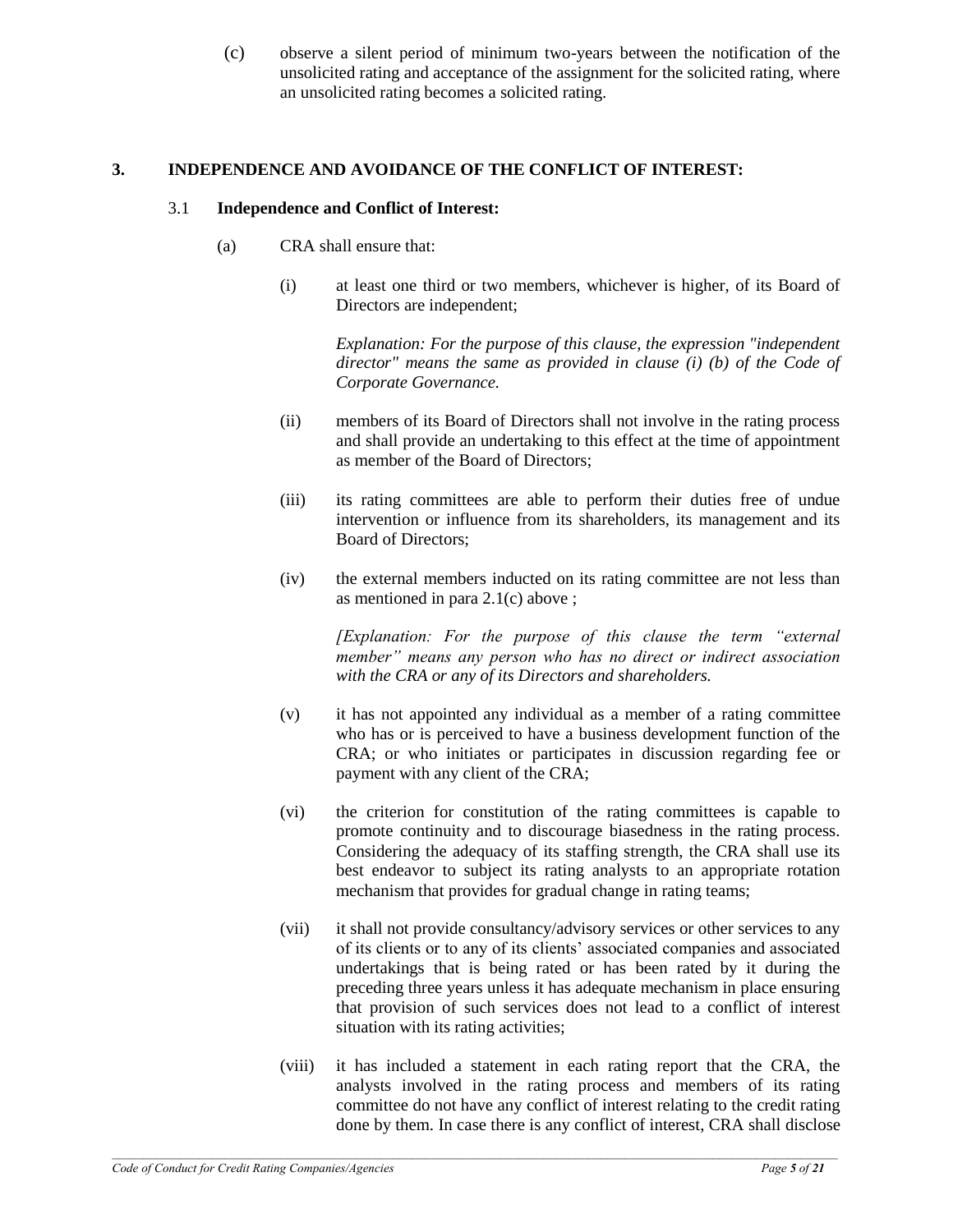in the respective rating report, nature of such conflict of interest and its impact on the rating grade assigned;

- (ix) it has made the reporting lines and compensation arrangements for its employees in a way to eliminate or effectively manage actual and potential conflicts of interest. An analyst must not be compensated on the basis of revenue generated from the entities rated by him;
- (x) it shall conduct periodic reviews of compensation policies for analysts and other employees who participate in or who might otherwise have an effect on the rating process to ensure that these policies do not compromise the objectivity of the CRA's rating process;
- (xi) the credit rating assigned to an entity or instrument should not be affected by the existence of a business relationship between the CRA and the entity or any other party, or the non-existence of such a relationship;
- (xii) an analyst having any interest in a credit rating or any of his family members has any such interest, shall not be involved in such rating process;
- (xiii) it has established appropriate policies governing investments and trading in securities by its employees.;
- (xiv) the analysts and members of the rating committees including the external members have disclosed all the conflict of interest, including those of their family members, if any, to the officer designated by the CRA for the purpose; and
- (xv) the analysts or any of its family members shall not buy or sell or engage in any transaction in any security which falls in the analyst's area of primary analytical responsibility. This clause shall, however, not applicable on investment in securities through collective investment schemes.

[**Explanation:** For the purpose of this clause, the term "family" means such person who falls within any one of the following categories:

- (A) spouse;
- (B) parent; and
- (C) children including an adopted child and step-child.

### **3.2 Default Studies:**

CRA shall, upon the occurrence of default, conduct default studies in each case of default by any entity rated by it and disseminate the same on its website for public information. The default studies must describe the definition of default, the reasons of default and the factors overlooked, if any, by the CRA.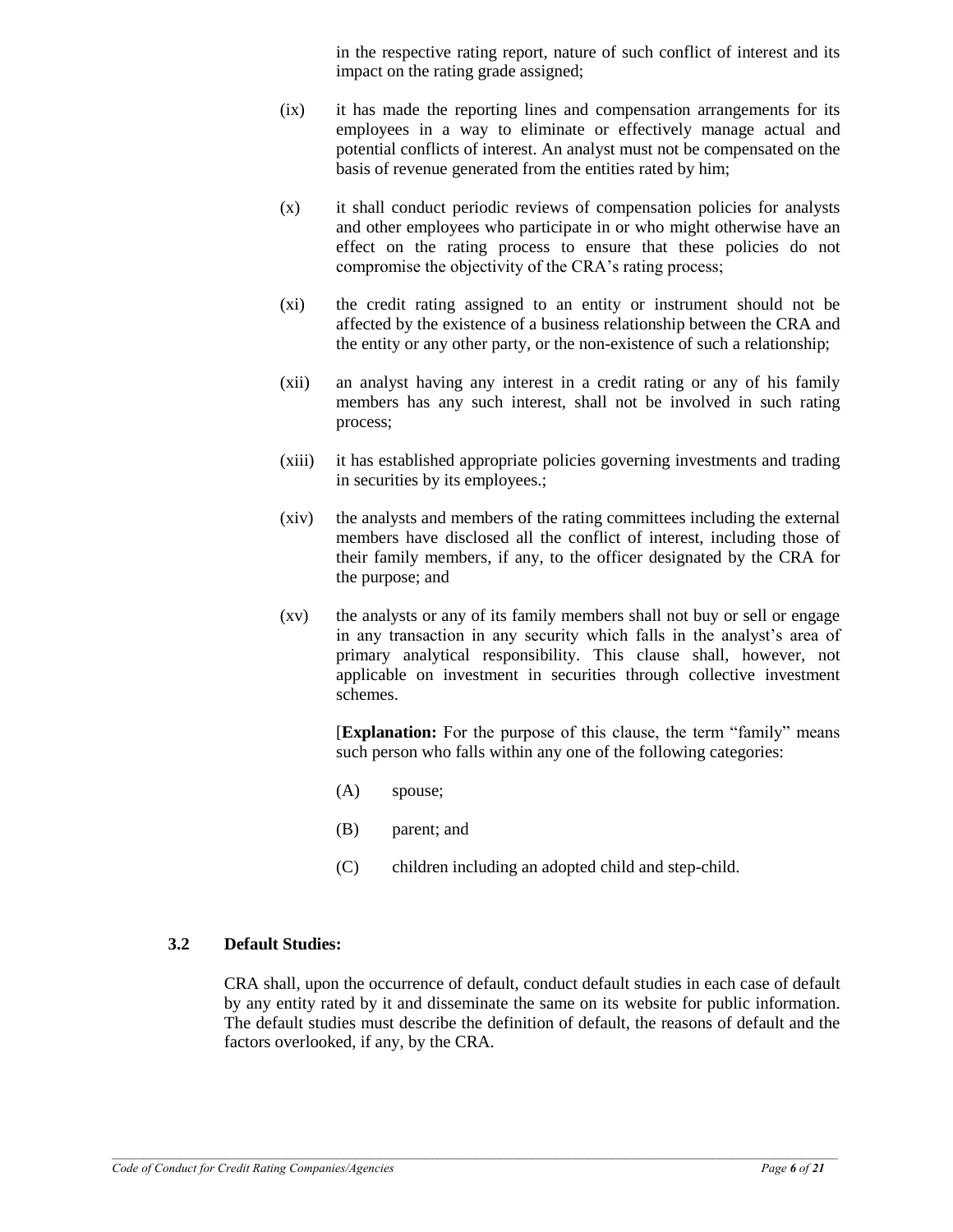# **3.3 Contents of the Rating Agreement:**

CRA shall not accept any rating assignment except through a rating agreement in writing and the rating agreement must contain all the necessary provisions including but not limited to the following:

- (a) a clause requiring the client to provide the CRA true, accurate, complete, and updated information to enable it to arrive at and maintain a fair and true rating of the client and/or the instrument, as the case may be;
- (b) a clause empowering the CRA to call and obtain, any time during the validity period of the agreement or during the tenure of the instrument, all such information as deem necessary by it for conducting effective and timely review of the rating assigned;
- (c) a clause regarding consent of the client authorizing the CRA to conduct review of the rating any time during the validity period of the agreement or during the tenure of the instrument;
- (d) a clause requiring the client to continue credit rating through the CRA till the validity of the agreement. In case the client switchover to any other CRA, it shall continue rating with the existing CRA as well unless it obtains NOC from the existing CRA;
- (e) rights and obligations of each party to the agreement;
- (f) nature of the rating/grading i.e. entity rating, instrument rating or both; equity issues grading;
- (g) tenure of the rating;
- (h) validity period of the agreement; and
- (i) fee to be charged by the CRA and payment schedule thereof.

# **3.4 Operational Requirements:**

- (a) A CRA shall have adequate infrastructure and information systems to provide reliable rating services and maintain its credit rating operations and facilities with adequate security, system capacity and contingency arrangements; and
- (b) A CRA shall ensure that all its dealings and transactions, commercial or otherwise, with its shareholders, including the holding company, if any, are periodically reviewed by its Board of Directors to ensure that such dealings and transactions are undertaken in a fair and justifiable manner without having any adverse impact on the rating process and its quality.

### **3.5 Adoption of the International Standards:**

- (a) Unless provided otherwise in this Code, CRAs are encouraged to adopt all the requirements of the Code of conduct for CRAs issued by IOSCO.
- (b) CRA shall acquire and maintain membership of the Association of Credit Rating Agencies in Asia (ACRAA); and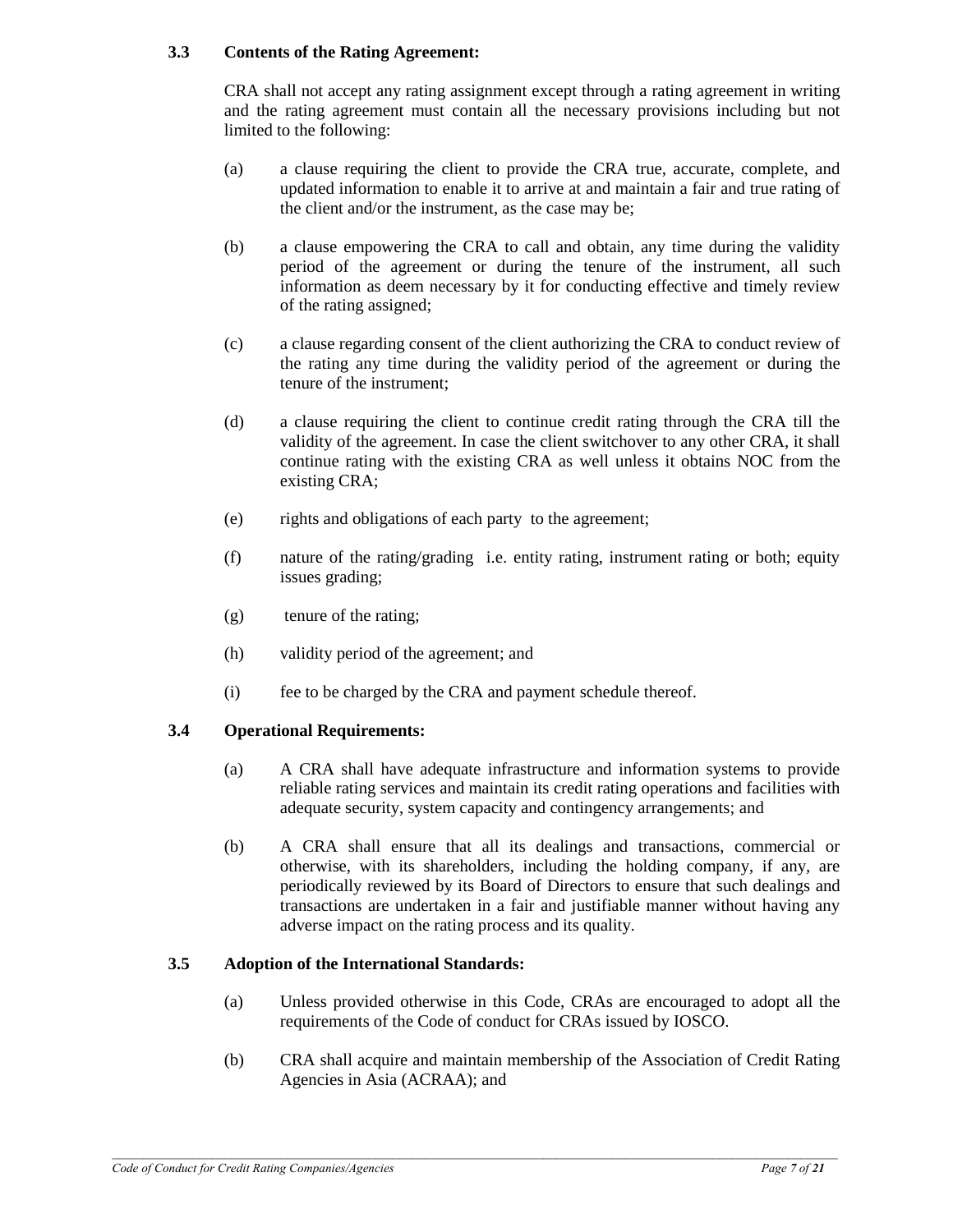(c) Unless provided otherwise in this Code, CRAs shall follow the best practices guidelines and principles issued by ACRAA from time to time.

# **3.6 Adoption of the Code of Corporate Governance:**

CRAs are encouraged to adopt the Code of Corporate Governance issued by the Commission for listed companies.

# **3.7 Reporting and Filing:**

CRA shall report to and file with the Commission the following information/documents:

- (a) Copy of the rating criteria, methodologies and policies and any subsequent modification therein as and when takes place;
- (b) A report containing clause-wise compliance status of this Code and the Rules on yearly basis within three months of the close of its financial year. The report must be certified by the Board of Directors;
- (c) Its audited annual accounts within the time period as mentioned in the Companies Ordinance, 1984;
- (d) Intimation regarding appointment of the compliance officer within seven working days of the date of such appointment;
- (e) Cessation of the employment of the compliance officer within seven working days of the date of such cessation; and
- (f) Certified true copy of the minutes of the meetings of its Board of Directors and that of the general meetings within seven days of the confirmation of the same.

# **4. RESPONSIBILITIES:**

### **4.1 Transparency and Timeliness:**

- (a) Where feasible and appropriate, prior to issuing or revising a rating, the CRA shall inform the issuer of the critical information and principal considerations upon which a rating will be based and provide the issuer an opportunity to clarify any likely factual misperception or other matter that the CRA would wish to be made aware of in order to produce a fair rating. A CRA will duly evaluate the response. Where in a particular circumstance the CRA has not informed the issuer prior to issuing or revising a rating, the CRA should inform the issuer as soon as practical thereafter;
- (b) Every CRA shall indicate with each of its ratings when the rating was last updated and each rating announcement should also indicate the principal methodology or methodology version that was used in determining the rating and where a description of that methodology can be found. Where the rating is based on more than one methodology, or where a review of only the principal methodology might cause investors to overlook other important aspects of the rating, the CRA should explain this fact in the rating announcement, and indicate where a discussion of how the different methodologies and other important aspects factored into the rating decision can be found; and
- (c) A CRA should conduct industry specific studies and disseminate findings of such studies on its website.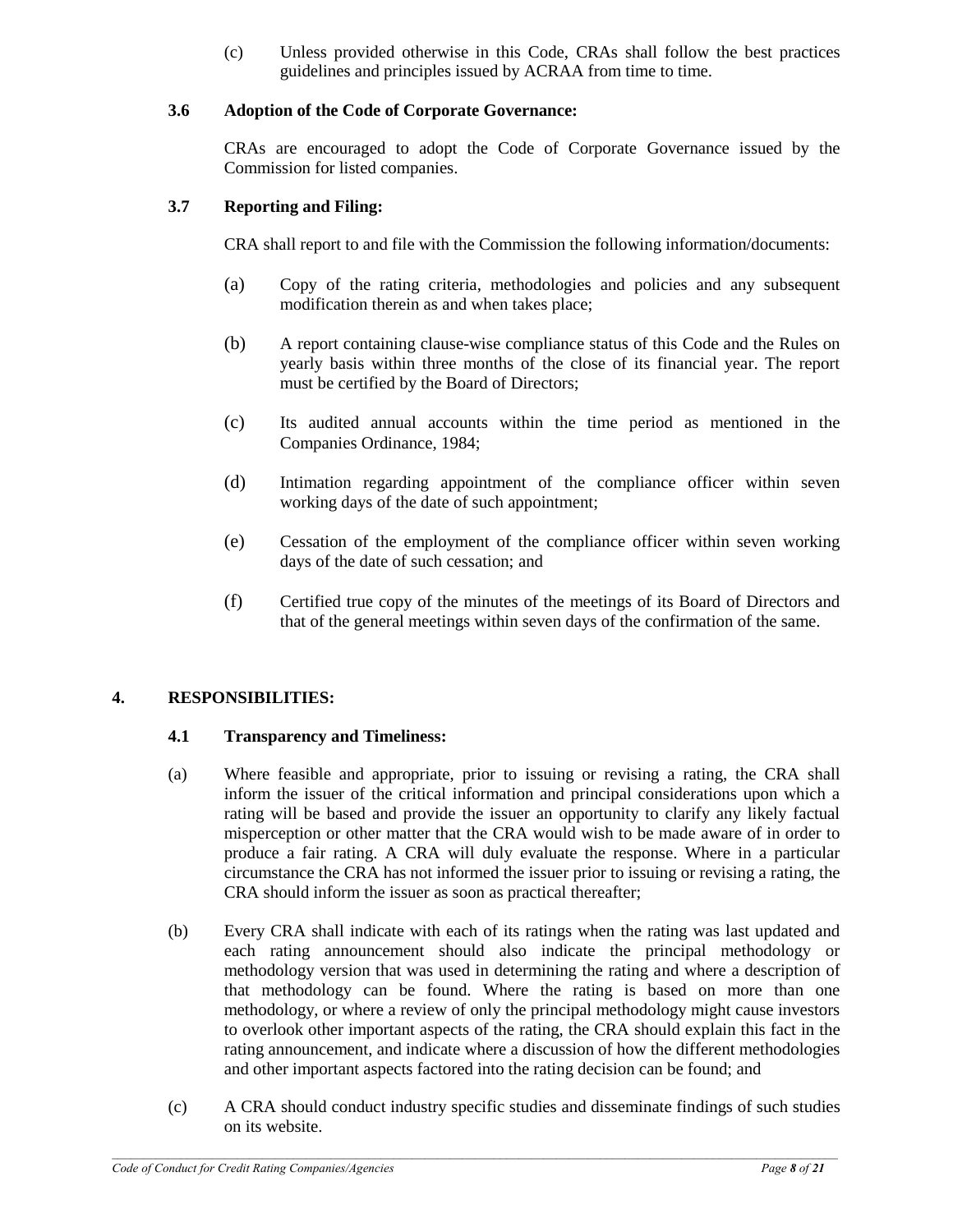# **4.2 Private Rating:**

- (a) A CRA may be approached either by the entity or any third party for assigning private rating and the CRA shall not publicly disclose the private ratings. The CRAs policy for private rating must clearly art**i**culate non-publication and non-dissemination of the private ratings and confidentiality of the related information; and
- (b) Whenever a private rating is made public, it shall be dissemination in the manner as provided in para 4.3.

### **4.3 Disclosure:**

### **4.3.1 Disclosure through Newspapers:**

A CRA shall disseminate all ratings assigned by it, whether solicited or unsolicited, except the private ratings, by way of press release through a news agency and ensure that these are disseminated through at least one English and one Urdu language daily newspaper having nationwide circulation, within two working days of the notification of such ratings.

### **4.3.2 Disclosure through Website:**

A CRA shall maintain an official website and disseminate on it, atleast the following:

### **4.3.2.1 Rating Procedure:**

- (a) All criteria, methodologies and procedures regarding the credit rating including both solicited and unsolicited credit ratings and subsequent modification, if any, therein. This will help that rating criteria, methodologies and procedures are followed uniformly because any deviation can be subject to market scrutiny. Dissemination of rating criteria and methodologies will enhance the acceptance of ratings among users;
- (b) The rating definition and the symbol related thereto;
- (c) Latest credit rating report and rating press releases, except the reports and press releases relating to private rating, for atleast the last five years, where applicable. A CRA shall ensure that each credit rating report contains:
	- (i) names and contact detail of the rating analysts;
	- (ii) purpose of the rating;
	- (iii) latest assets and liabilities position and financial ratios of the entity/issuer;
	- (iv) in case of secured instrument, quantum and nature of security, nature and book value of the assets backing the instrument;
	- (v) in case of structured finance products, information about the originator like its name, its principle business, its brief financial and operating position for the last five years, nature of defaults and delay, if any, in repayment of any financial obligation during the last five years, nature and value of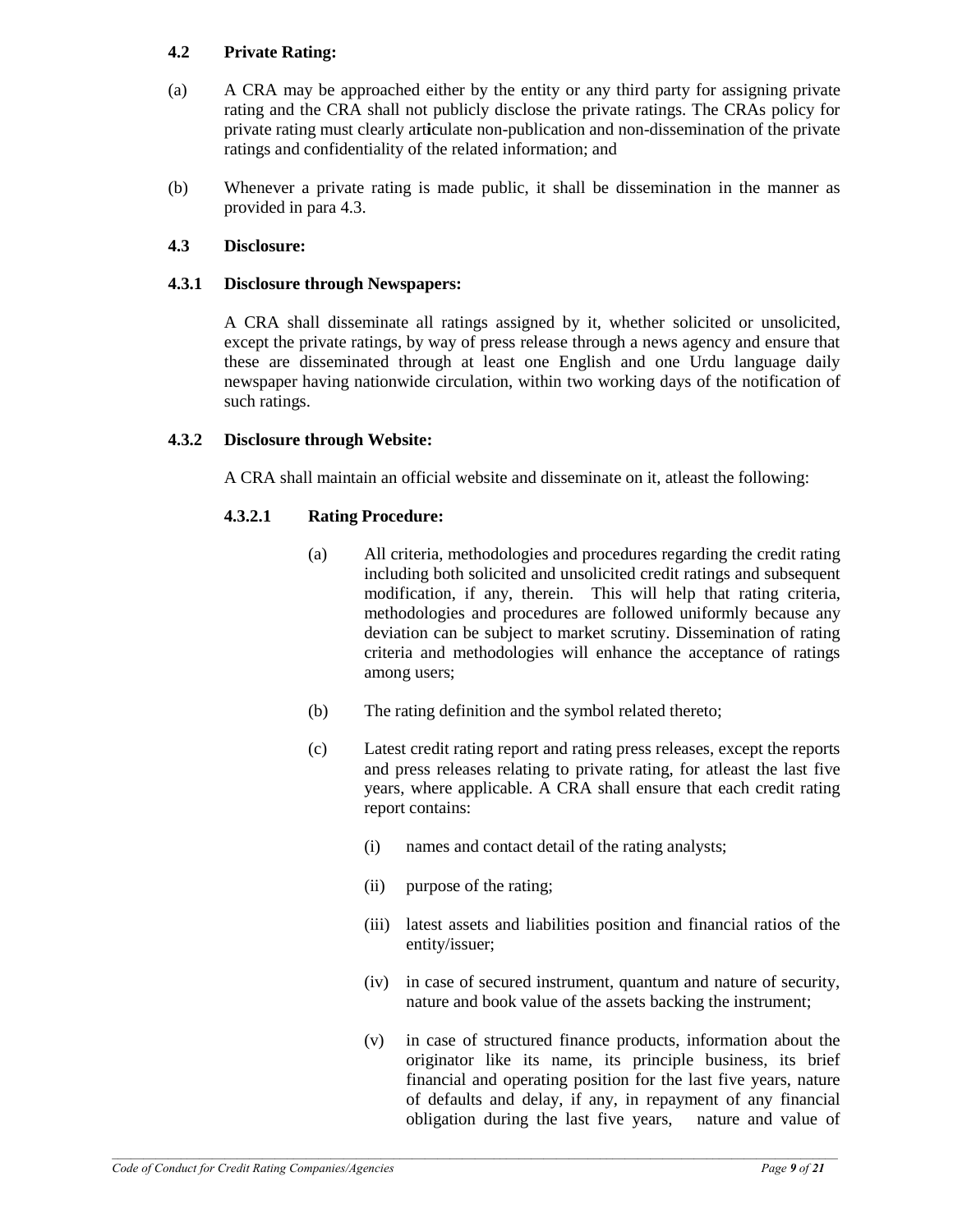assets backing the instrument, detail of guarantee, if any, or any other additional security arrangement, transaction structure, collection mechanism etc;

[**Explanation:** Structured Finance Products are the instruments resulting from the securitization transactions.]

- (vi) in case of unsolicited ratings, the fact that it is unsolicited, the extent of participation by the entity/issuer, its management, its creditors and its auditors in the credit rating process. The information used and its source in arriving at the credit rating;
- (vii) assumptions and rationale for the rating assigned and the risk factors considered in the assessment;
- (viii) the probability of default;
- (ix) where relevant, the benchmarks used, any sensitivity analyses performed and its results, comparative analyses made with other industries or companies and credit enhancements;
- (x) history of the credit rating for at least five years in case of entity rating and for the full tenure in case of instrument rating; and
- (xi) a statement by the analysts that rating is just an opinion about the creditworthiness of the entity and does not constitute recommendation to buy, hold or sell any security of the entity rated or to buy, hold or sell the security rated, as the case may be;
- (d) All policies as mentioned in **Annexure-I**;
- (e) All rating review reports of the outstanding issues within five days of the notification of the review; and
- (f) All the information as mentioned in **Annexure-III**.

# **4.3.2.2 List of Fee/Charges:**

A CRA shall prepare list of charges relating to rating services and disseminate the same on its website. The list of charges must contain all the rating services render and functions perform by it and the rate of fee for each such service and function. The fee may be provided in terms of percentage, in the form of range (i.e. minimum and maximum) or in the form of fixed amount for each service/function.

# **4.3.2.3 Shareholding:**

(a) A CRA shall disclose its latest pattern of shareholding, showing atleast names of the shareholders, number and percentage of shares held by each shareholder or group of shareholders, names of shareholders holding 10% or more share in the CRA; and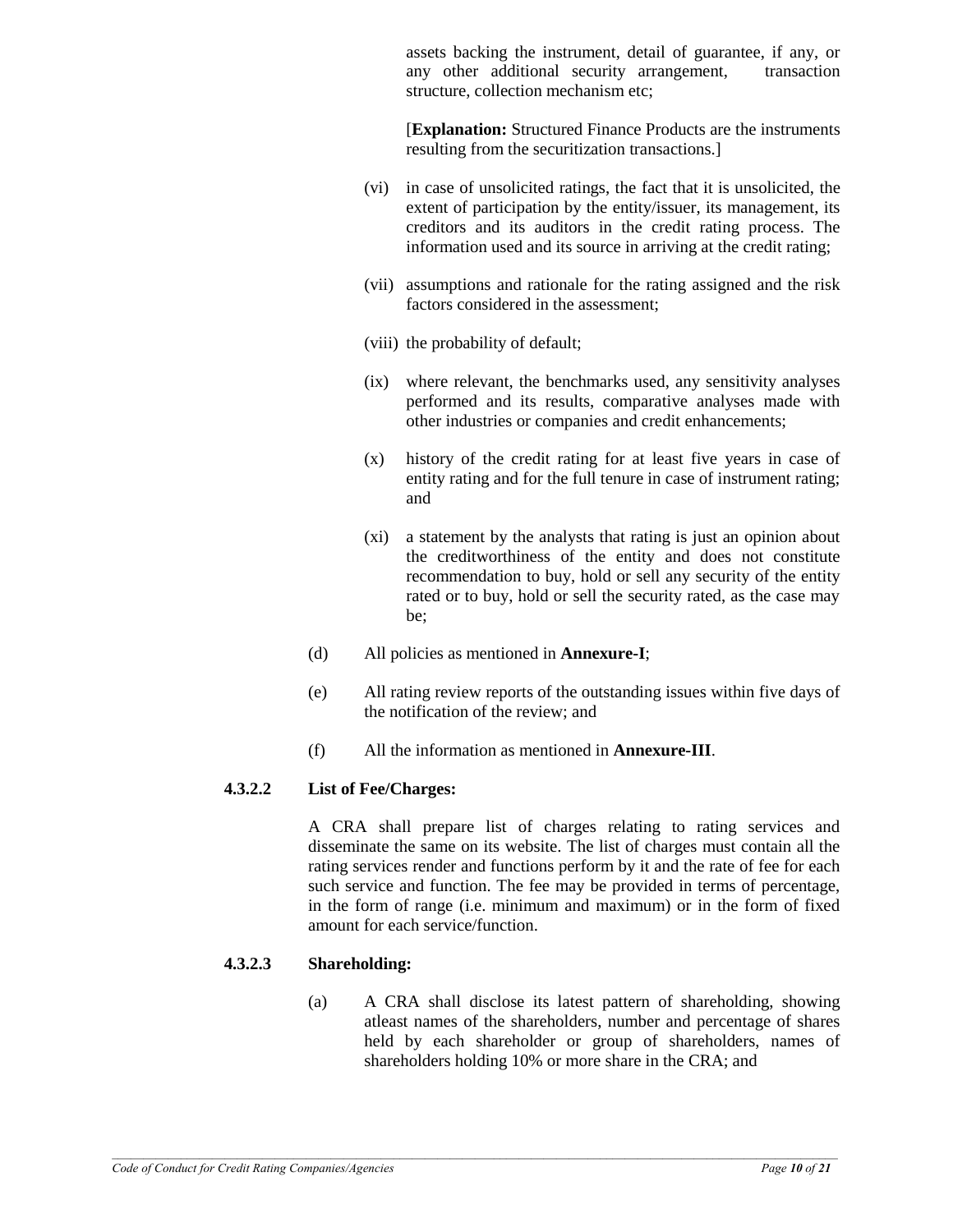(b) Changes in the pattern of shareholding of a CRA since its inception. The changes shall reflect names of the previous and subsequent shareholders along with number and percentage of shares held.

# **4.3.3 Disclosure in Financial Reports:**

A CRA shall disclose in its audited annual financial reports, the following information:

- (a) its total revenue from rating services and non-rating services separately;
- (b) client-wise non-rating revenue of the CRA or its holding or subsidiary companies, if any, in case where non-rating revenue of the CRA or its holding or subsidiary companies, if any, from any single client or group is ten percent (10%) or more of its or its holding or subsidiary companies' total revenue; and
- (c) names of the clients who along with their associa**t**es contribute ten percent (10%) or more of the total revenue of the CRA or its holding or subsidiary companies.

# **4.4 Treatment of the Confidential Information:**

- (a) Except as required under this Code, a CRA shall not, without obtaining prior written approval of its client, share with or disclose to press or any other party including its other clients, any confidential information about its client, which has come to its knowledge in the course of the rating process, except in case where sharing and disclosure of such confidential information is required under any law;
- (b) A CRA shall frame its own policy to prevent; abuse of the non-public information by its employees and other persons involved in the rating process, sharing and dissemination of the non-public information by such persons to outside parties; and
- (c) In cases where a CRA is a parent, subsidiary, joint venture partner or affiliate of any organization that might benefit from the non-public information available with CRA, the CRA shall ensure strong firewalls to prevent disclosure or use of the said non-public information by these related parties or their personnel.

# **4.5 Shareholding Structure:**

 An institution involved in the financial and capital market businesses may hold shares in a CRA provided that direct and indirect shareholding of such institution is not more than 26%. An individual should not directly and indirectly hold more than 10% shares in a CRA. Individuals' aggregate shareholding shall not exceed 40% at any time. The existing CRAs shall change their shareholding structure accordingly by December 31, 2014.

# **4.6 Human Resources and Expertise:**

- (a) A CRA shall have analysts who are competent and qualified to carry out rating assignments and subsequent monitoring of the ratings. In assessing the competence of its analysts, a CRA shall consider, among other things, their level of education; experience within the sector, industry and geographic location; experience with particular transactions and asset classes; and other areas of expertise;
- (b) A CRA shall ensure that its analysts maintain sufficiently high level of analytical and monitoring standards. In this regard, the CRA shall consider the number of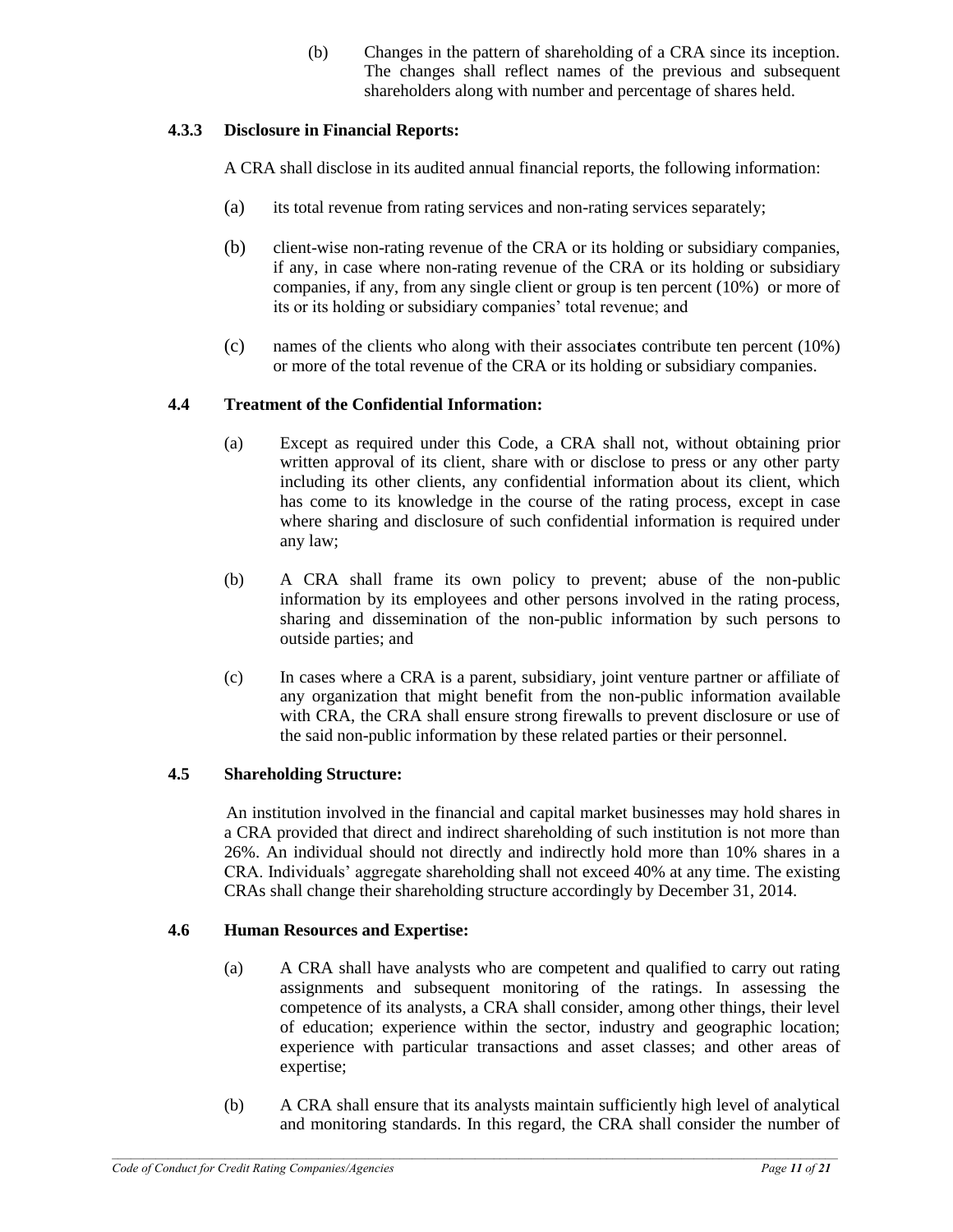entities/instrument/issues that can be effectively covered by a particular analyst, taking into account a broad spectrum of variables, including the size and complexity of the particular issue and the experience and expertise of the analyst;

- (c) A CRA shall ensure that all its officers involved in the rating and monitoring process are qualified and possess the requisite skill and expertise;
- (d) A CRA shall arrange trainings for the capacity building and skill development of its analysts and other employees involved in the rating process; and
- (e) A CRA's analysts should be held to high standards of integrity and a CRA shall not employ individuals who are known to it as dishonest or the persons with compromised integrity.

### **4.7 Appointment of Directors:**

CRA shall make sure that the persons nominated for the position of chairman, chief executive and director meet the fit and proper criteria provided at **Annexure-IV** to this Code. The chief executive of a CRA should be independent and must not have any direct or indirect shareholding in the CRA;

#### **4.8 Other Obligations of CRAs:**

A CRA shall abide by the following:

- (a) It shall not rate its own instruments.
- (b) It shall not rate its associated companies and undertaking and the instruments issued by such associates;
- (c) It shall not get involved in unfair competitive practices nor shall solicit the clients of any other rating company on implicit or explicit assurance of higher rating or any other undue benefit;
- (d) It shall not make unsubstantiated claims, in order to induce clients, about qualifications of its professional staff or its capabilities to render certain services or its achievements concerning services rendered to other clients;
- (e) It shall not be party to creation of false market;
- (f) It shall not disclose price sensitive information to any person or take any other action which is unethical, unfair and against the interest of investors and the market;
- (g) A CRA shall establish a cell within its organization responsible to communicate with market participants and the public about any questions, concerns or complaints that the CRA may receive;
- (h) A CRA shall participate in the public awareness programs with other market participants for the development of the capital market;
- (i) A CRA shall arrange and conduct training programs from time to time for the capacity building and skill development of the officers of other institutions;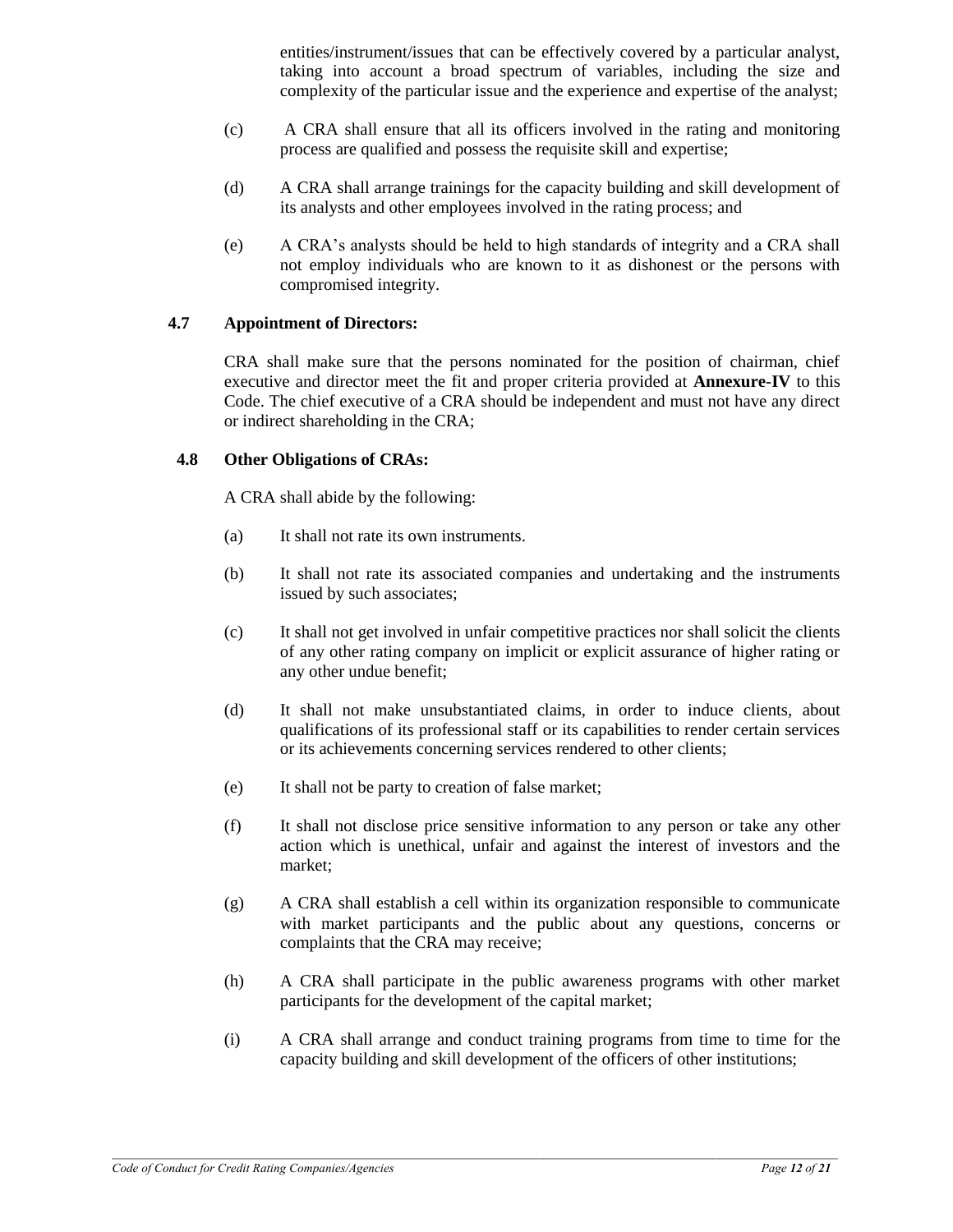- (j) A CRA shall formulate necessary code of conduct for its employees regarding handling of the non-public information. The code of conduct must contain at least such information as mentioned in **Annexure-V** attached to this Code; and
- (k) CRAs shall engage independent and separate foreign experts to conduct comprehensive review of their rating policies, procedures and methodologies with a view to revamp their existing practices, if found necessary. The CRAs shall engage the foreign experts once in each three years period. For the first time, the foreign experts must be engaged by June 30, 2014. Terms of reference of the foreign experts shall be finalized with the prior written approval of the Commission.

**(Imran Inayat Butt)** Director/HOD (MSRD)

[No. SMD/CIW/CR/03/2012]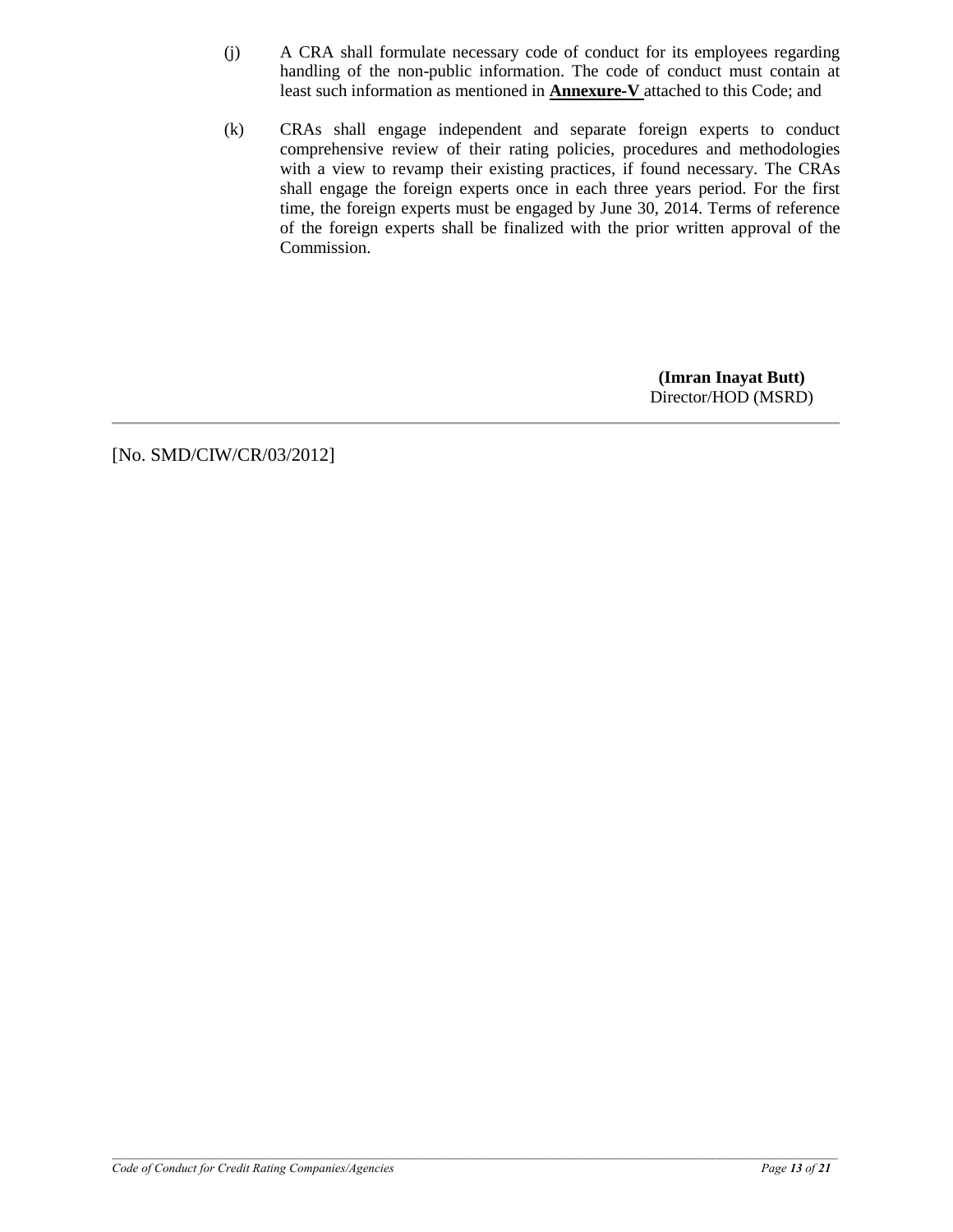### **LIST OF POLICIES TO BE DEVELOPED AND DISCLOSED BY A CREDIT RATING COMPANY/AGENCY**

The Policies to be developed and disclosed by a CRA shall include at least the following:

- (i) Policy for solicited credit rating, un-solicited credit rating and private credit rating.
- (ii) Policy for announcement of rating.
- (iii) Policy for withdrawal and suspension of rating.
- (iv) Policy for charging fee relating to the credit rating services.
- (v) Policy for review of credit ratings. The policy must cover all the reviews including annual review, review upon occurrence of any event where CRA deems appropriate that the rating be reviewed and review on the basis of request by an investor, creditor or the Issuer.
- (vi) Whistle blower policy.
- (vii) Policy for rotation of analyst.
- (viii) Policy for treatment of the confidential information by the CRA and its employees.
- (ix) Policy for investment and trading in securities by employees of a CRA.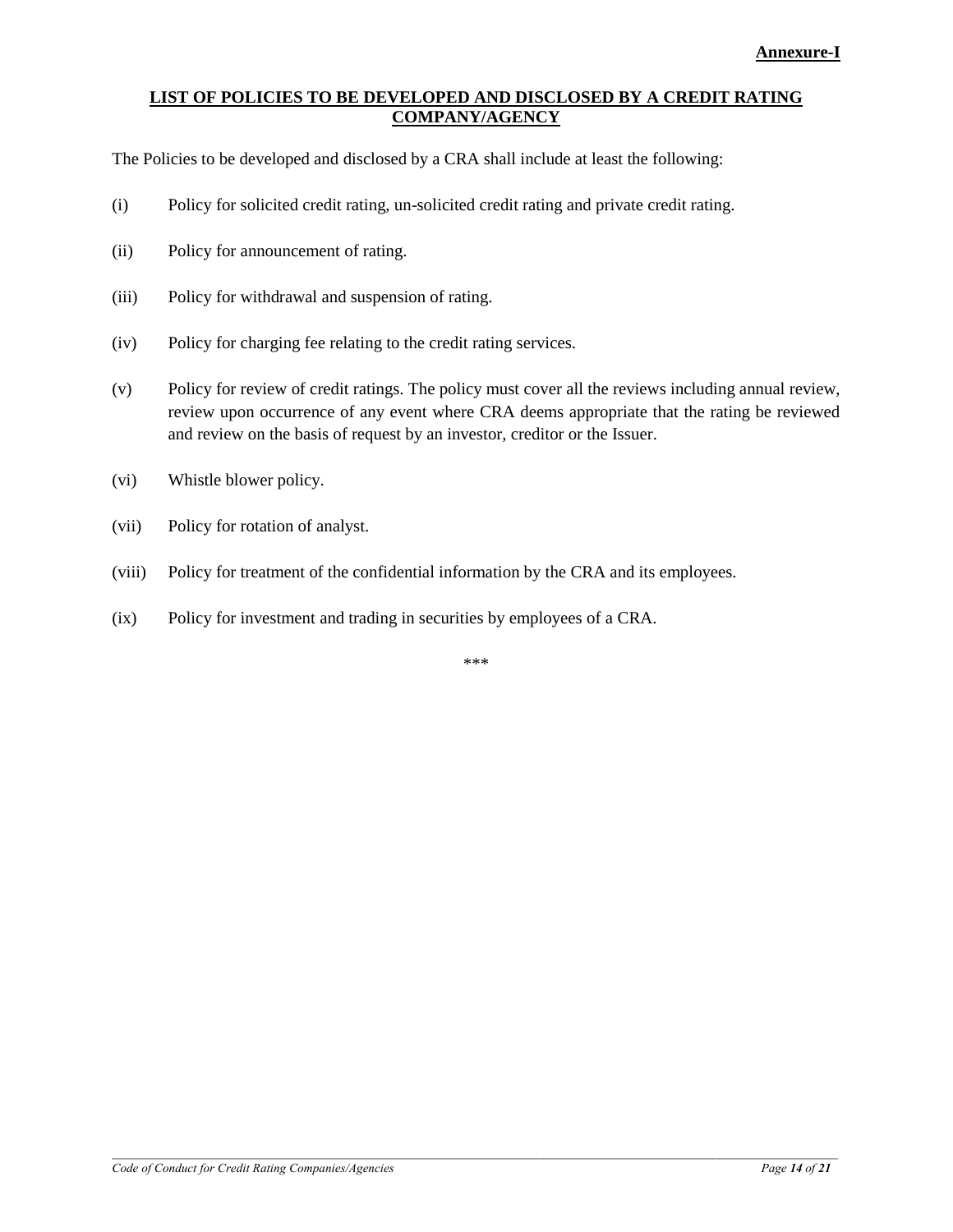### **CRITERIA AND METHODOLOGIES TO BE DEVELOPED AND DISCLOSED BY A CREDIT RATING COMPANY/AGENCY**

The criteria, methodologies and procedures to be developed and disclosed by a CRA shall include at least the following:

- (i) Entity rating criteria for each class of entity.
- (ii) Instrument rating criteria for various types of instruments like Corporate Bonds, Govt. Bonds, Sukuk, Preference Shares etc.
- (iii) Rating criteria for structured financial products.
- (iv) Criteria for rating watch and its timeline.
- (v) Criteria for rating outlook and its meaning.
- (vi) Methodology governing linkages between parent and subsidiary companies.
- (vii) Criteria on subordinated loans and preferred debt by corporate and financial institutions.
- (viii) Correlation between short and long term rating scale.
- (ix) Definition of default and calculation of the default rates.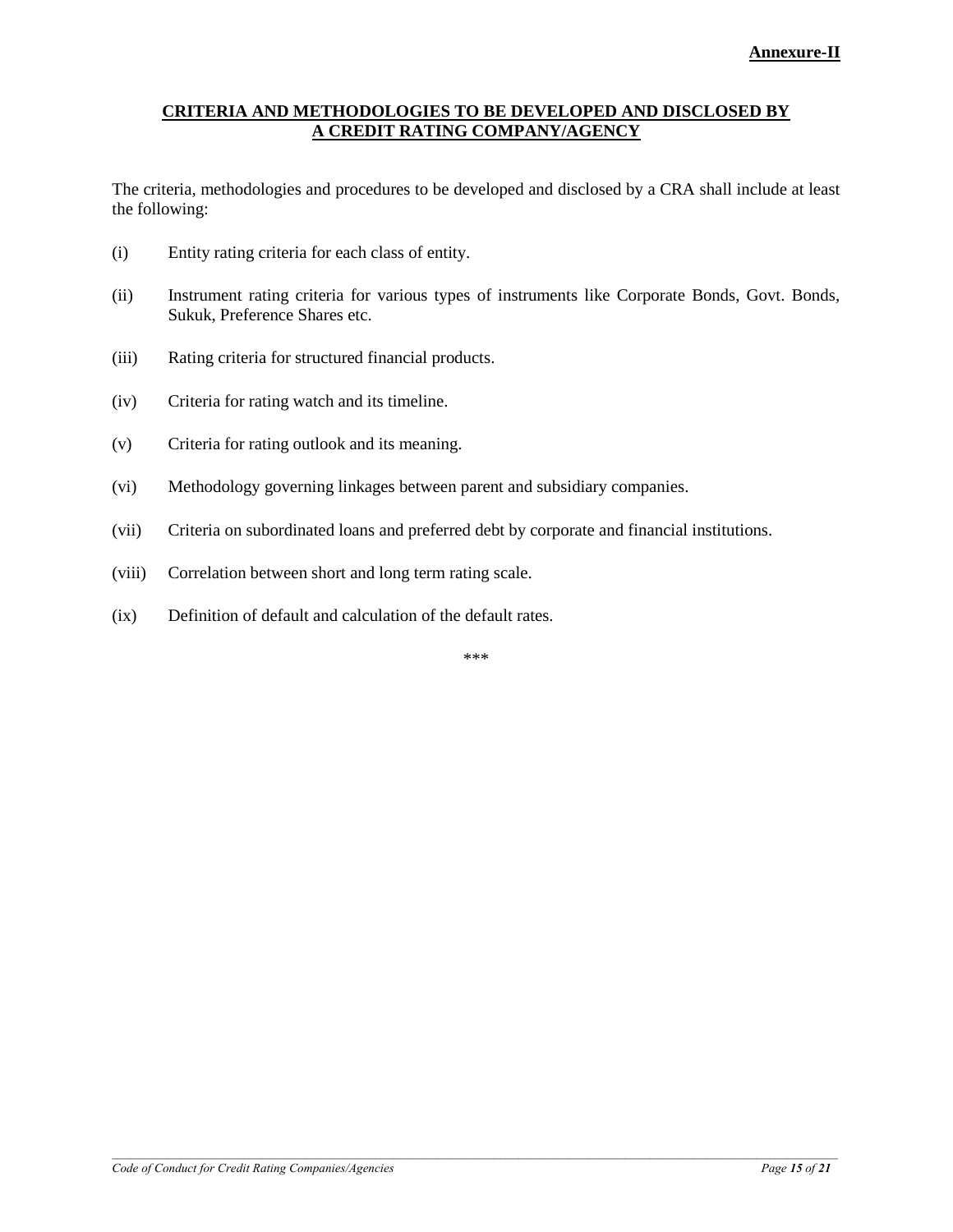### **OTHER INFORMATION TO BE DISSEMINATED ON THE WEBSITE OF A CREDIT RATING COMPANY/AGENCY**

In addition to the information mentioned in para 4.3.2 of the Code, CRAs shall disseminate on its website the following information:

- (1) Detail of all credit ratings conducted during the last five years, both solicited and unsolicited. The detail must contain atleast the following:
	- (i) In case of entity ratings:
		- (a) Name of the entity rated;
		- (b) Name of sector belonged to; and
		- (c) Rating grade assigned.
	- (ii) In case of instrument ratings:
		- (a) Nature of the instrument;
		- (b) Tenure of the instrument;
		- (c) Size of the issue;
		- (d) Redemption schedule;
		- (e) Nature of security, in case of secured instrument;
		- (f) Rating grade assigned; and
		- (g) Name of the Trustee.
- (2) List of entities and issues switched over from one CRA to other CRAs during the last five years.
- (3) Detail of transitions/changes in the credit ratings reviewed during the last five years. The detail should contain the ratings upgraded, downgraded and those remained unchanged. For ease of comparison both the rating i.e. before and after the review and the number of notches upgraded or downgraded should be disclosed.
- (4) History of the credit rating of all the outstanding issues. The history should contain name of the issuer, nature of the instrument, initial credit rating and its date, first revised credit rating and its date, second revised credit rating and its date, third revised credit rating and its date and so on.
- (5) Rating scales both long term and short term and their definitions.
- (6) Definition of the term, "default".
- (7) Entity-wise list of defaults for all the outstanding issues and for all the issues redeemed during the last five years.
- (8) Rating scale-wise list of default for all the outstanding issues and for all the issues redeemed during the last five years separately for structured instruments and non-structured instruments.
- (9) Number of private ratings conducting during the last five years and number of private ratings made public during the last five years.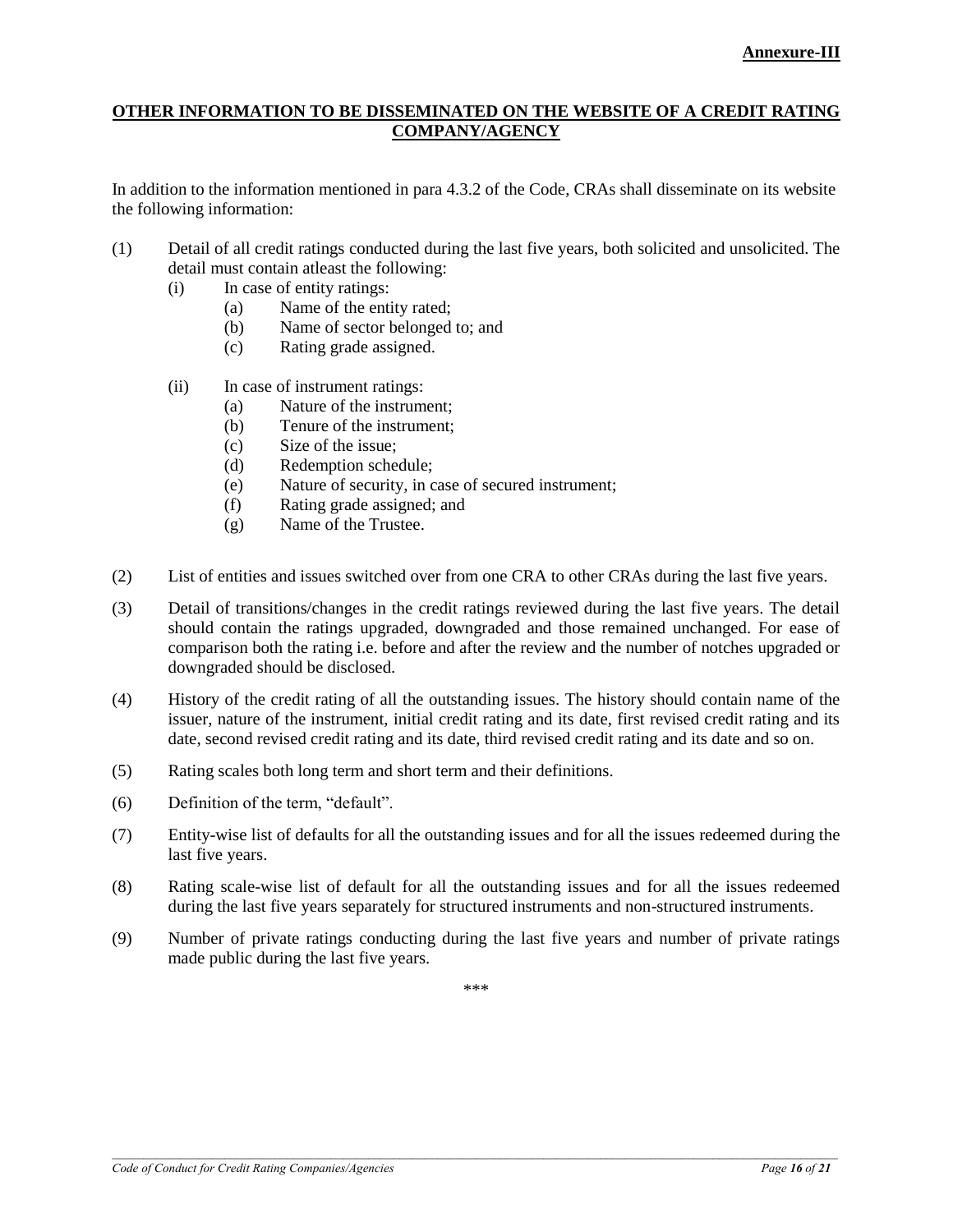### **FIT & PROPER CRITERIA FOR APPOINTMENT OF THE CHAIRMAN, CHIEF EXECUTIVES AND DIRECTORS OF A CREDIT RATING COMPANY**

To determine whether a person is fit and proper to hold the position of the Chairman, Chief Executive and director in a CRA, the CRA would consider the following:

- i) Reputation of the nominee in the industry.
- ii) Length of service and relevancy of his past experience to the nature of the job.
- iii) Educational qualification and its relevancy to the nature of the job.
- iv) Likely impact of his holding that position in the CRA on any client of the CRA, the investors and the market.
- v) Any other fact and information as may deem appropriate by the CRA.
- vi) CRA shall ensure that the person nominated for the position of chairman, chief executive or director has not been:
	- (a) convicted in any criminal offence or directly involved in any settlement in civil/ criminal proceedings in any court, particularly with regard to investments, business misconduct, fraud/ forgery, breach of trust and financial crime etc;
	- (b) declared associated with any unauthorized financial activity by any regulatory authority;
	- (c) disqualified/removed from the post of chairman, chief executive and director or from any other senior management position\* of a company by the Commission or any other regulatory authority;
	- (d) convicted by a court of competent jurisdiction as a defaulter in payment of any loan to a financial institution;
	- (e) in default of payment of dues owed to any investor/creditor; and
	- (f) restrained, prohibited or debarred from dealing in securities in the capital market or from accessing the capital market by the Commission; or penalty of Rs.500,000/- or more has not been imposed on him by the Commission in the last three years, under any law administered by the Commission.

Provided that a person may be considered eligible in case a period of at least three years from the date of expiry of the period specified in the order for which such person has been restrained/ prohibited/ debarred has elapsed.

- vii) CRA shall ensure that:
	- (a) membership of the person nominated for the position of chairman, chief executive or director has not been suspended or cancelled by any association, professional body or entity;
	- (b) registration/license of any company in which the person nominated for the position of chairman, chief executive or director remained director during the last three years has not been suspended or cancelled by the Commission or any other regulatory;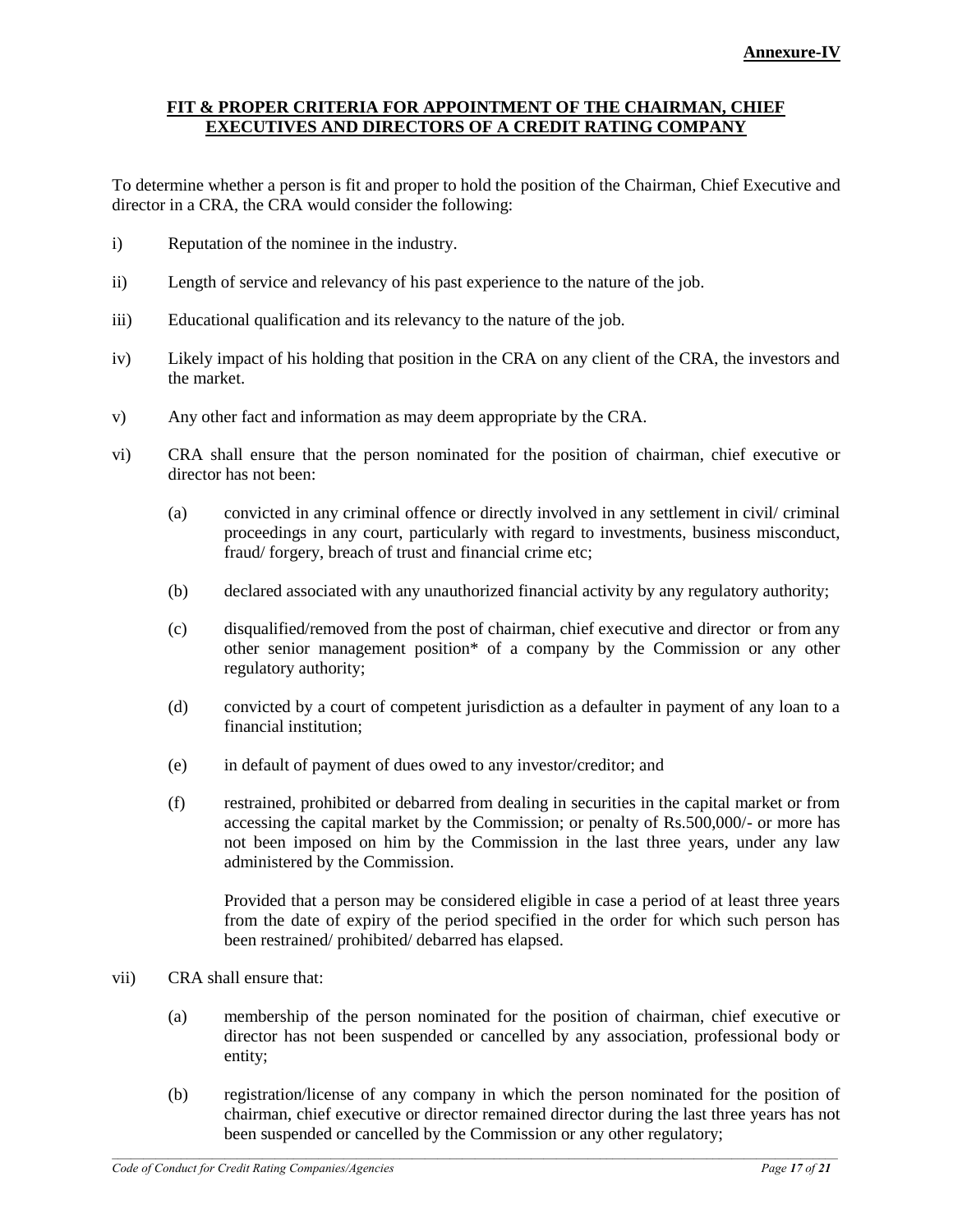- (c) no investigation or enquiry is under process in the Commission or in any other regulatory authority against the person nominated for the position of chairman, chief executive or director;
- (d) no investigation or enquiry is under process in the Commission or in any other regulatory authority against any company in which the person nominated for the position of chairman, chief executive or director remained director during the last there years;and
- (e) the person nominated for the position of chairman, chief executive or director has signed and submitted a declaration on the format provided at **Annexure-VI** to this Code.
- (viii) The person nominated for the position of chairman, chief executive or director should:
	- (a) hold at least bachelor degree in business administration, accounting, finance, commerce, economics, statistics or mathematics from any university duly recognized by the Higher Education Commission of Pakistan; and
	- (b) have experience of at least three years at senior management position\* in the field of financial audit and analysis, investment advisory services relating to investment in securities particularly the corporate bonds, corporate finance, investment in corporate bonds or any other related activity.

\*[Explanation – "senior management position" shall include the followings:

- A. Any executive, including the chief executive or any officer acting as second to chief executive officer including chief operating officer/chief rating officer or by whatever name called;
- B. chief financial officer, head of accounts or head of finance;
- C. head of operations;
- D. head of treasury or chief investment officer;
- E. head of law, company secretary or compliance officer; and
- F. any other position, by whatsoever name called, which may be construed as a senior management position.]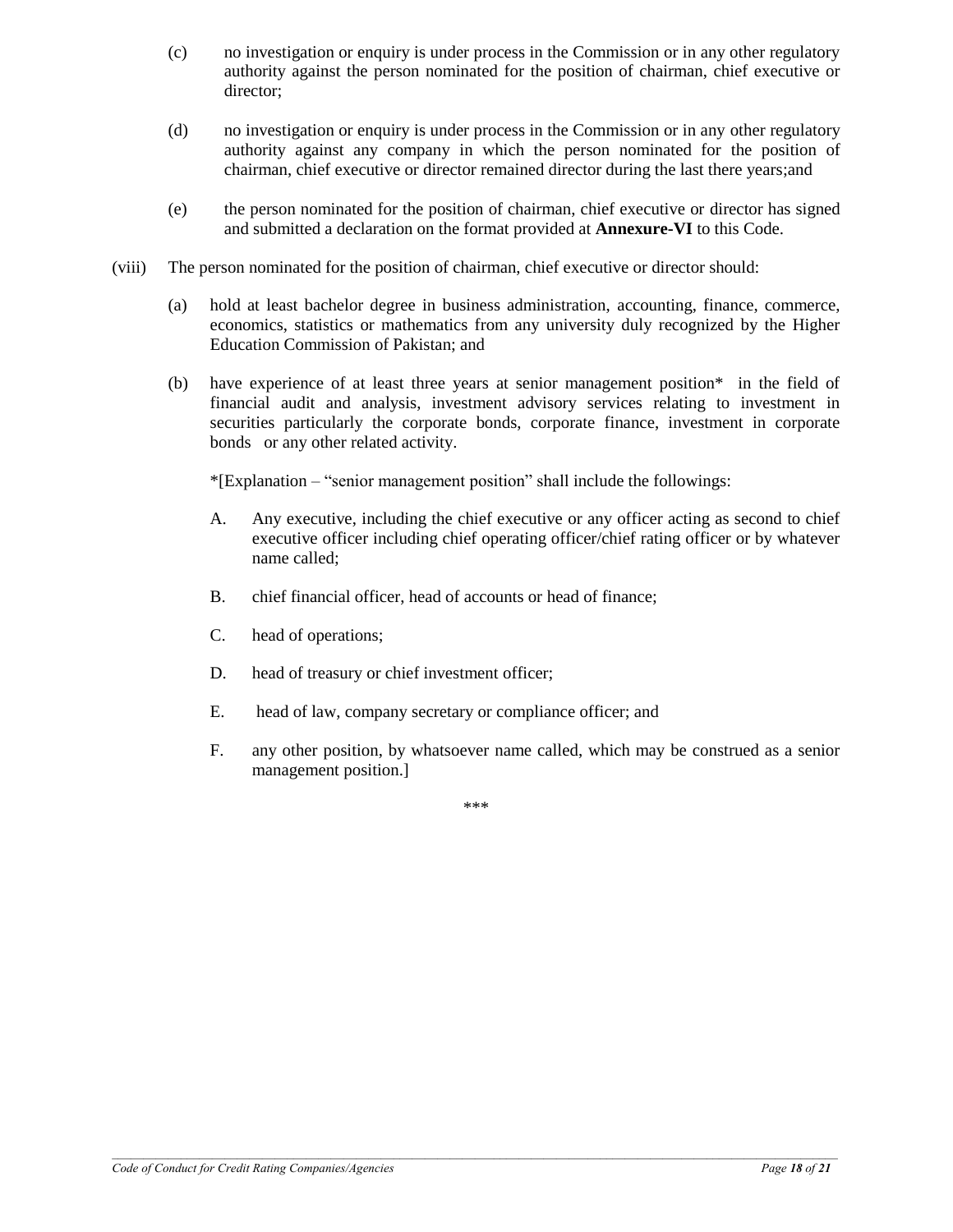### **MINIMUM CONTENTS OF THE CODE OF CONDUCT FOR EMPLOYEES OF A CRA**

- (1) The CRA must have a Code of Conduct for its employees, hereinafter referred to as the Employees' Code of Conduct.
- (2) The Employees' Code of Conduct must require the employees to sign a Non-Disclosure Agreement (NDA).
- (3) The NDA must contain at least the following:
	- (i) A clause requiring all the employees:
		- (a) not to share the non-public information known to them due to their position in the CRA with outsiders and irrelevant employees;
		- (b) not to use such non-public information for their personal benefits or for the benefits of any of their relatives, friends and associates or for any other purpose except the conduct of the CRA's business;
		- (c) not to disclose any non-public information about rating opinions or possible future rating actions by the CRA, except to the rating entity/issuer or its designated agents;
		- (d) not to disclosure any confidential information about its clients, which has come to their knowledge in the course of the rating process, to any person including other clients and press without prior written approval of such client, except when such disclosure is required under any law;
		- (e) not to use or share confidential information for the purpose of trading in securities or for any other purpose except the conduct of the CRA's business; and
		- (f) to fully adhere to the CRA's policy for trading in securities by its employees.
	- (ii) A clause prohibiting all the employees from participation or otherwise influence the determination of the CRA's rating of any particular entity or instrument, if the employee;
		- (a) owns securities of such entity, other than holdings in diversified collective investment schemes;
		- (b) owns securities of any entity related to such rated entity, the ownership of which may cause or may be perceived as causing a conflict of interest, other than holdings in diversified collective investment schemes;
		- (c) has had a recent employment or other significant business relationship with such rated entity that may cause or may be perceived as causing a conflict of interest;
		- (d) has an immediate relation (i.e., a spouse, partner, parent, child, or sibling) who currently works for such rated entity; or
		- (e) has, or had, any other relationship with such rated entity directly or indirectly that may cause or may be perceived as causing a conflict of interest.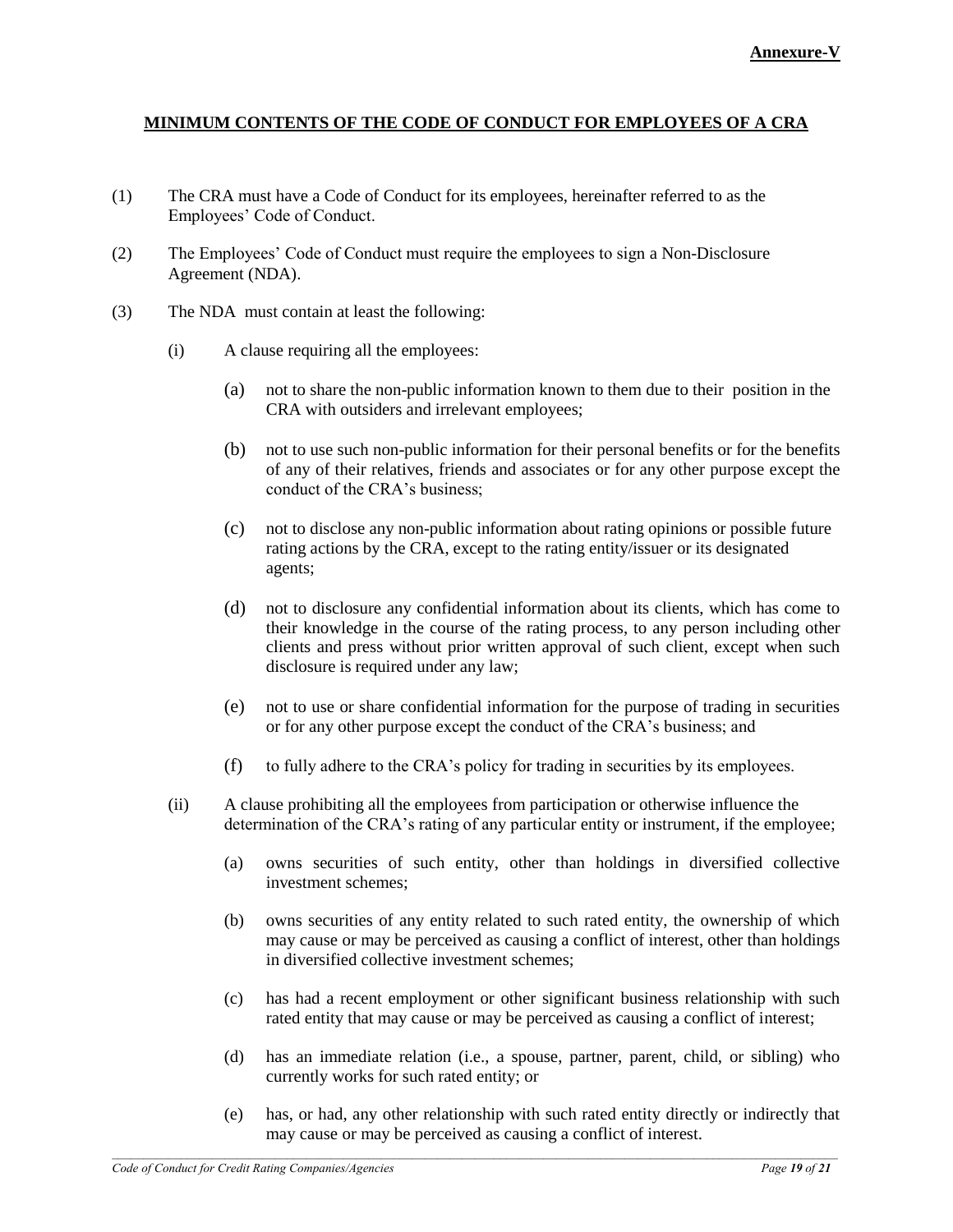- (iii) A clause requiring the rating analyst to disclose, before commencement of the rating process, relationship, if any, with the rating entity or any of its major shareholder and director or any other interest in the entity to the officer designated by the CRA for this purpose.
- (iv) A clause prohibiting the rating analysts to join, within one year of the relieving from CRA, any entity rated by such CRA.